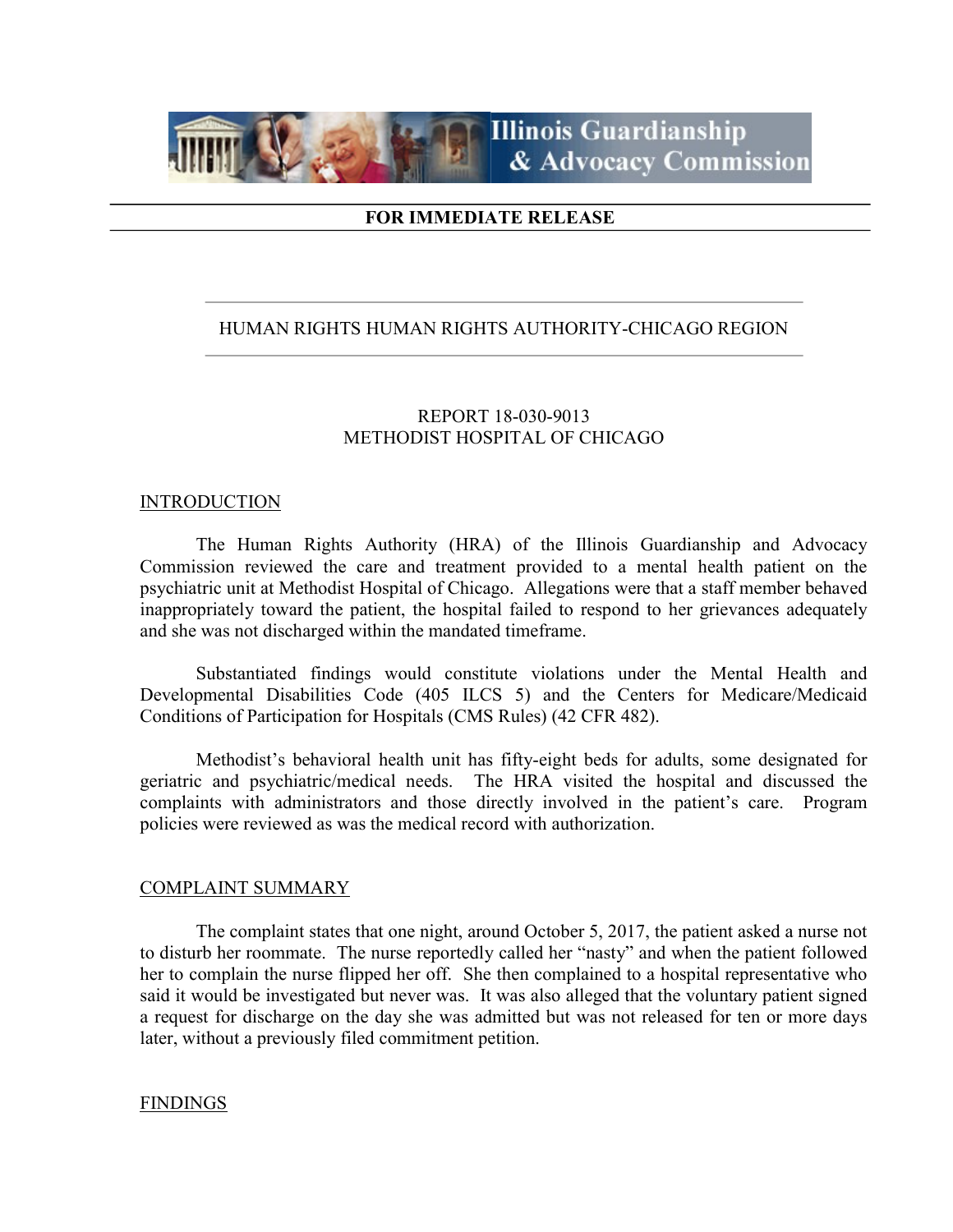A staff member's behavior and the patient's grievance:

The patient's record contained no reference to the nurse's actions as alleged, according to the progress notes, assessments and other areas reviewed. There were four complaint/grievance forms filled out by her during her stay, all having to do with other matters however. The first on October  $3<sup>rd</sup>$  was about the staff violating confidentiality by freely talking about patients in the hallways and by entering rooms before knocking. In another on October  $4<sup>th</sup>$  the patient complained that a specific nurse entered her room that night to take her vitals and an exchange carried on from there. To summarize the incident as reported by the patient, the nurse was frustrated at her request for taking blood pressure on another arm since the arm of choice was painful. The nurse was too large to move to the other side, became angry, removed the cuff and left saying the patient had refused. She approached the nurse outside her room and found her talking to other staff about the situation. The nurse repeatedly told her to return to her room, but there was no mention of being called "nasty" or being flipped off. The remaining two forms claimed that ants invaded the patient's room and that a shower stall was left uncleaned after use by someone else.

Methodist provided email chains between a clinical coordinator and the program's director showing follow up on all the complaints. The coordinator met with the patient who repeated her concerns as reported, and she met with staff afterwards to address the ant and shower problems and remind them about confidentiality. Regarding the nurse and the blood pressure incident, the coordinator found no factual evidence of misbehavior but chose to move the staff to another unit anyway given the allegations. She stated that the patient seemed satisfied. Methodist also provided a letter from the hospital's assistant administrator to the patient, which was written immediately after the coordinator's involvement. The letter cited each complaint and the steps taken to review and remedy the problems.

Verifying the documentation, the coordinator told us that she remembered the patient and her complaints well, having had a lengthy conversation with her about them. She said the patient never said anything about being called nasty or being flipped off by the staff in question, only that the staff was rough with her. She discussed the matter personally with the identified staff and although there was no indication of wrongdoing, decided to move her to another unit. The coordinator recalled spending a lot of time with the patient, making sure she was content. Five other staff members from the unit who took part in our interviews denied witnessing or hearing from the patient about these allegations.

#### **CONCLUSION**

 Hospital patient grievance policies states that any patient, family member or visitor may file a grievance that cannot be immediately resolved by a department manager. A written response must include all that comports with CMS Rules and is not to exceed seven days from receipt. The right to file a grievance and the person to reach in doing so is outlined in a patient's rights and responsibilities pamphlet.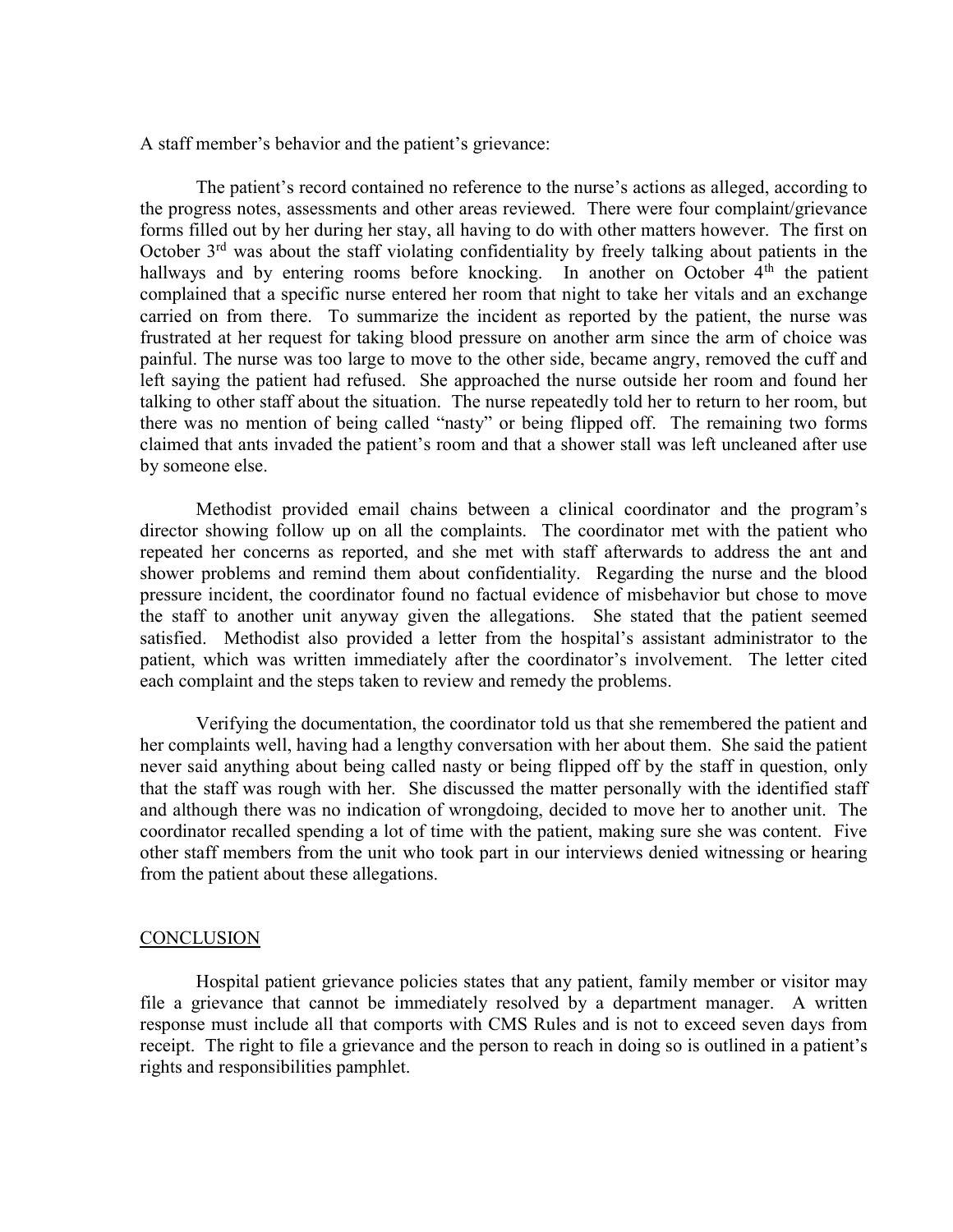The Mental Health Code calls for recipients to receive adequate and humane care and services and to be free from abuse, which includes mental injury. (405 ILCS 5/2-102a; 2-112; 1- 101.1). Under CMS Rules, hospitals must have an established system of addressing grievances to include a timely written response that outlines steps taken to investigate and resolve the issues. (42 C.F.R. 482.13).

 The grievance form closest to matching this complaint referenced a similar incident but nothing that suggested potential abuse by the staff person. Documentation showed a thorough review and resolution of all complaints and a written response from hospital administration that complied with CMS requirements. A rights violation is unsubstantiated.

#### SUGGESTION

 Methodist should be certain to include alleged patient abuse specifically within grievance-related policies and that investigative procedures comply with Hospital Licensing Act requirements (210 ILCS 85/9.6).

Discharge within the mandated timeframe:

 According to the record, the patient signed a voluntary admission application on Monday, October 2, 2017 at 7:40 p.m., and the application was accepted. She signed a request for discharge form that was received and signed by a nurse at 9:15 p.m. the same night. Summaries showed that she was discharged on Wednesday, October  $11<sup>th</sup>$ . There were no recisions, no completed petitions or certificates for involuntary admission following the discharge request and no references by any treatment personnel to the patient's request throughout her stay.

 Staff explained that the form was never forwarded to social services and no one else knew the patient had made a discharge request until this complaint was brought to their attention. Social services worked closely with her on discharge planning during the whole time, and the patient never mentioned having submitted her request to anyone else. The patient rejected most of their placement offerings, and finding an appropriate, secure setting was a primary discharge issue. She was considered stable enough to return to her mother's home on the  $11<sup>th</sup>$ , and she agreed to go there.

 Program leaders said that typically a discharge request is immediately routed to the right people and that physicians will evaluate for discharge potentials daily. Physicians will either grant discharge within the five-business-day requirement or file involuntary petitions and certificates. They also said that on discovery, the director went over the error with her team, came up with a fact sheet on admission and discharge requirements and formally retrained department staff on the subject, highlighting the five-day item. Methodist provided those materials for the HRA's review, including the fact sheets and thirty-three staff signatures on sign-in sheets.